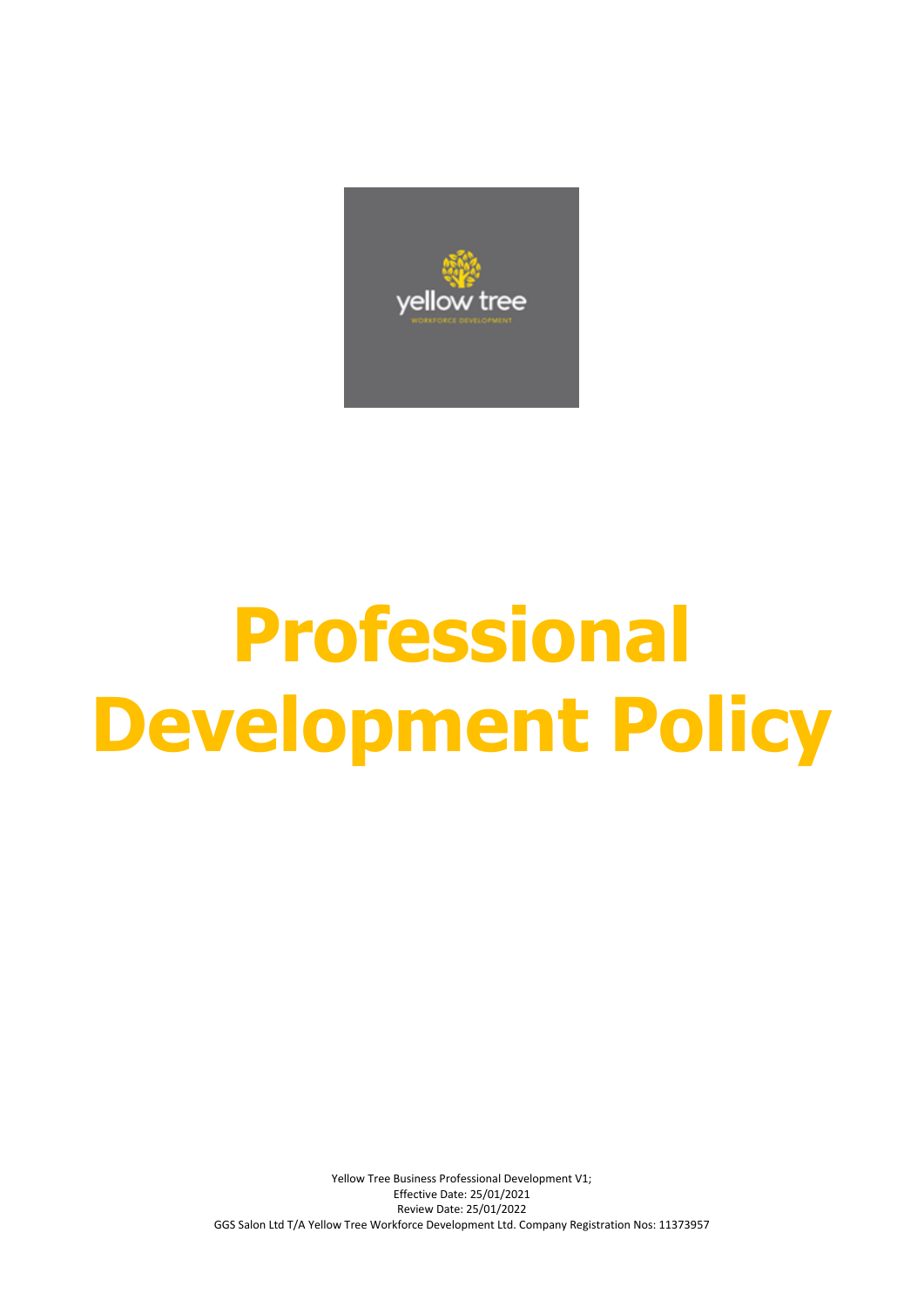# **Contents**

| No. | <b>Section</b>                   | Page |
|-----|----------------------------------|------|
|     | Policy Statement, vision and aim |      |
| 2   | Implementation of the Policy     |      |
| 3   | <b>Staff Responsibilities</b>    |      |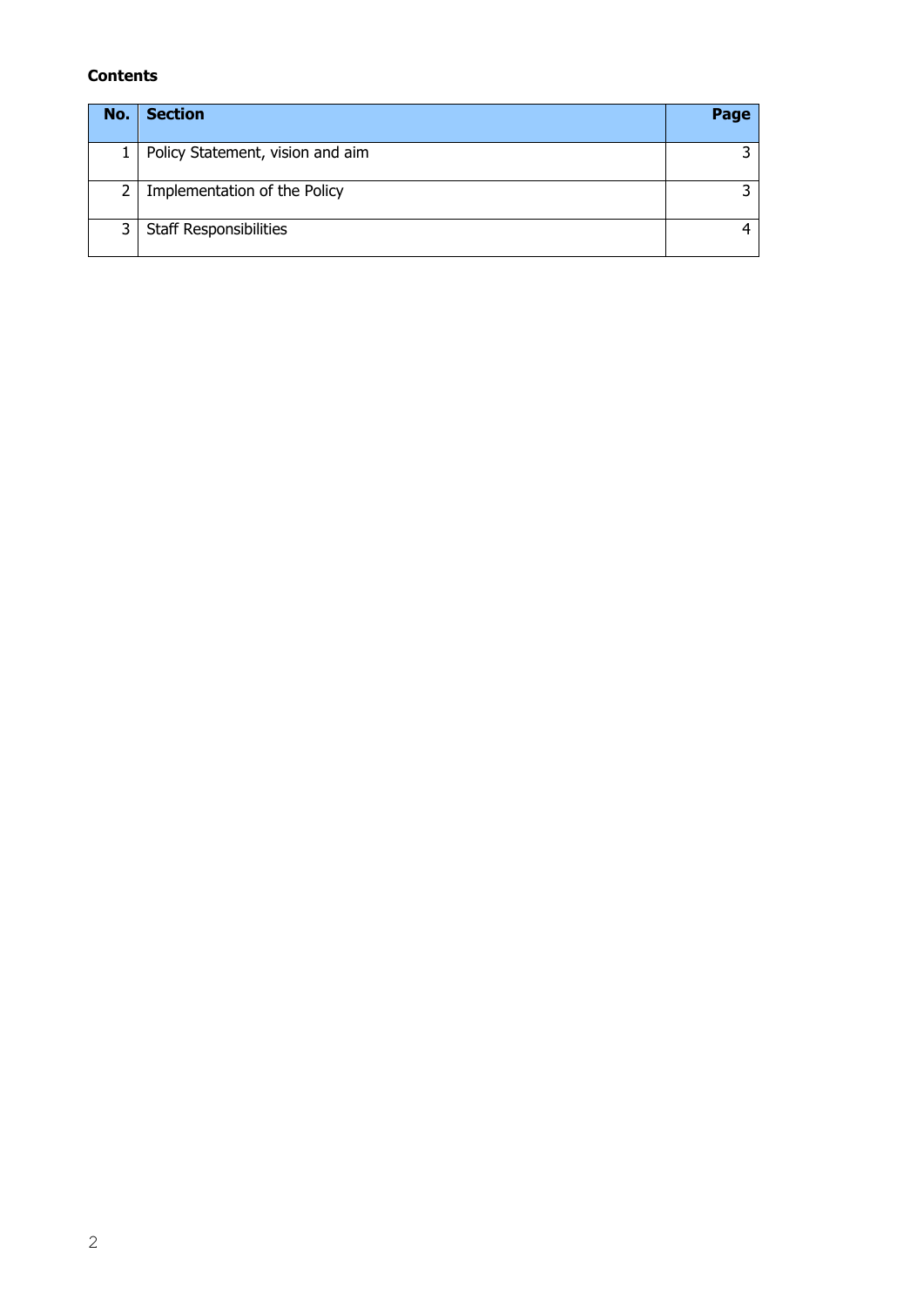# **Policy Statement and Vision**

Our mission and vision for Yellow Tree WD is to create opportunities so that anyone with the passion, curiosity and willingness to learn can launch and accelerate their career. We are committed to excellence in all areas of our work by continually improving and bring the principles of transparency, trust, honesty and accountability to everything that we do.

The most significant resource in ensuring success for our learners and apprentices is the delivery team. Continuous Professional development encompasses all of the activities that staff undertake to raise their performance. This includes external courses, internal courses, opportunities for curriculum development work and new responsibilities. We are committed to ensuring our staff work with employers in the sector to ensure sector knowledge and experience is up-to-date. We provide our staff and associates with development opportunities to ensure that they are able to contribute fully to the achievement of our learners, apprentices and their own skills and competencies.

Yellow Tree WD acknowledges that as an educational provider it has a unique responsibility to support and encourage the development of its staff and recognises that staff development plays a critical role in building the capability of its workforce and the development of learners and Apprentices both on and off the job for their Knowledge, skills and behaviours.

## **1. Aim of the policy**

Yellow Tree WD Professional Development Policy aims to:

- Promote the policy with all stakeholders to ensure commitment and engagement throughout the organisation.
- Improve staff and associate trainer's sector expertise, skills and performance
- Improve staff and associate trainers' teaching, training and assessment knowledge, skills and performance in the organisation.
- Use the policy and outcomes in the appraisal and staff performance process to continually improve.
- Share good practice within the delivery team.

#### **2. Implementation of the policy**

The staff development and training policy aims to enable staff to gain increased satisfaction from work within Yellow Tree WD and to develop skills, performance, knowledge and individual careers through enhanced qualifications.

Yellow Tree WD supports the Professional Development of its staff and it aims to encourage career development so we will actively improve our staff sector, teaching and training knowledge, skills and performance and make learning for them an essential part of their professional lives.

#### **Guidelines**

- The Professional Development programme will be integrated with Improvement Planning, Performance Review Management, and the OTLA Policy.
- The programme will extend to all staff
- Professional Development has three aspects:
	- Induction into the Business
	- Training for the job and "back on the floor" sector training
	- Professional development for career progression and development
- Profession Development will be linked to clearly definable outcomes through targets arising from Performance Management review, Improvement Planning and OTLA and they will be focused on the individual meeting customer and organisational needs.
- Where possible professional development activities will be accredited.
- The Director's will allocate a budget to support the Professional Development programme.
- The negotiated delegation of responsibilities represents an important opportunity for the professional development of staff.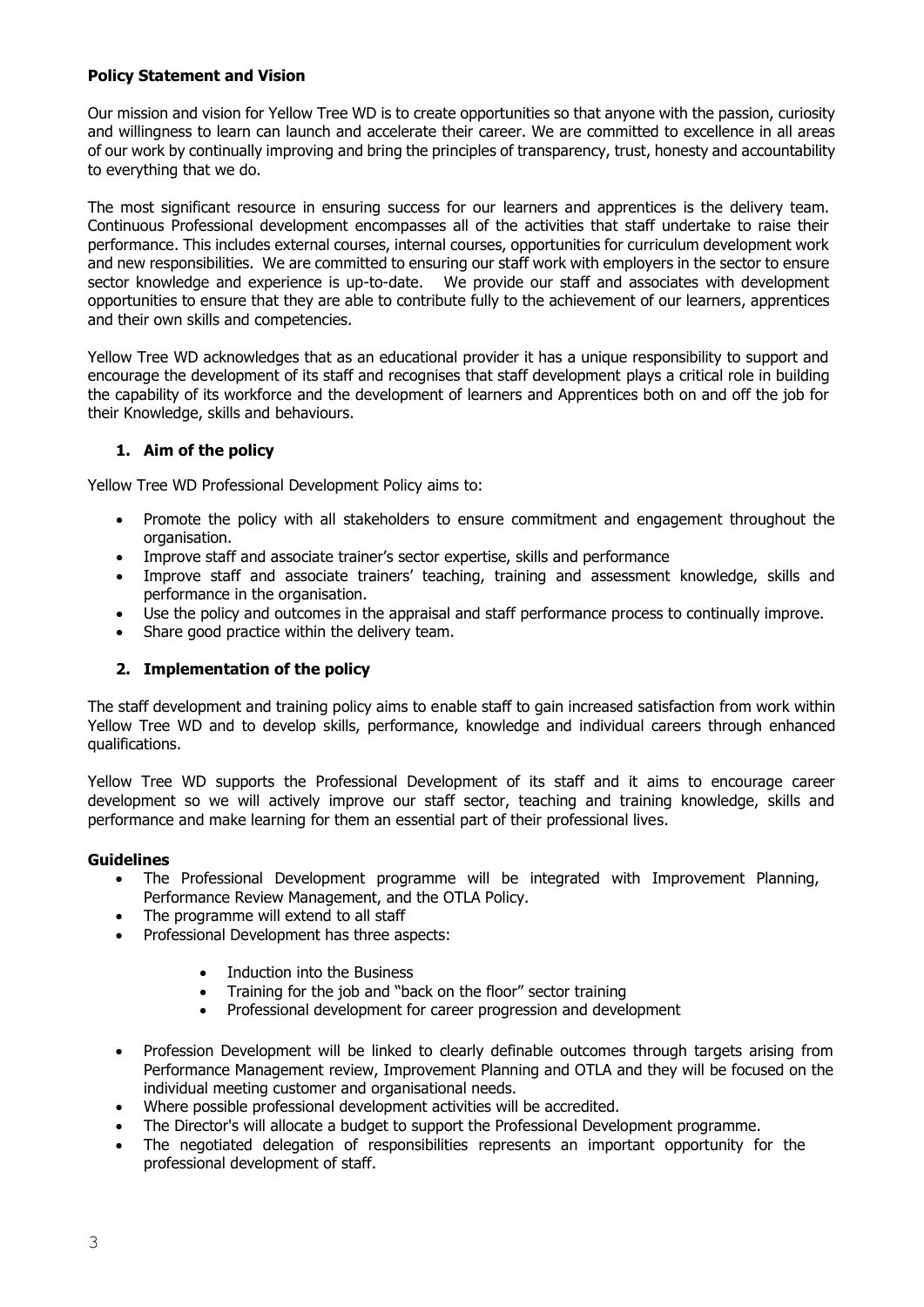- Where appropriate professional development will be delivered internally or externally and draw upon the expertise of the staff team.
- Professional Development needs may be identified through the following process:
	- Ouality Improvement Planning
	- Performance Review Management
	- The Individual Member of Staff identifying a training need
	- OTLA Policy (Observation of Teaching, Learning and Assessment)
- If during the course of a training year a member of staff intends to leave, his/her resignation will render any professional development assigned to that individual to be cancelled or delegated to another member of staff. This is to ensure that the benefits gained from such training are embedded within the relevant areas of the centre.

#### **Professional Development Days**

There are 5 Professional Development days during each training year which will be used to achieve the Professional Development Plan as outlined in the whole Quality Improvement Plan. The agenda for these days will be negotiated with the staff team through their Line Managers.

## **3. Staff responsibilities**

#### **All Staff**

It is the responsibility of all staff to plan and manage their own career development and CPD.

The Performance Management process provides staff with an opportunity to discuss their career development and identify areas that they wish to be professionally developed in. This process will also be the forum to monitor professional development to ensure objectives are met.

Every individual member of staff is responsible for maintaining a record of the Professional Development (PD) that they have undertaken. A professional development designated area has been provided to all staff on "Sharepoint" with a secure place to keep these records and their Curriculum Vitae as it develops. Agendas for Development Days should be kept on "Sharepoint" in the portfolio as a record of PD undertaken.

Each year all staff are involved in the Quality Improvement Planning process and Performance Review Management. With the support of their line managers', they are required to identify the PD that they believe they require in order to achieve improvement targets that they are responsible for.

Once an appropriate Professional Development activity has been identified teaching staff must complete a 'Course Details and Cover Requirements' form. Having undertaken the Professional Development activity a 'Professional Development Evaluation' form should be completed and returned through their line manager to the Operations Director responsible for Professional Development.

When an Improvement Target comes up for evaluation and Professional Development has been undertaken in support of the target then staff must identify how effective they believe the Professional Development activity was in enabling them to achieve the Improvement Target.

When attending an external Professional Development course staff are expected to keep any expenses relating to the course to a minimum and to add submit to their line manager on the Expenses Form. Where overnight costs or significant travelling costs are likely to be incurred then they must be agreed by the Operations Director responsible for Professional Development prior to the course.

#### **Line Managers and IQAs**

All line managers and IQAs are responsible for:

- Assisting staff in identifying their PD needs in relation to their jobs, the Improvement Planning and Performance Management processes
- Ensuring that PD needs arising out of Improvement Targets are identified in the Improvement Plan
- Monitoring that aspect of the Improvement Plan that relates to their specific responsibilities
- Evaluating the effectiveness of PD in supporting Improvement Targets